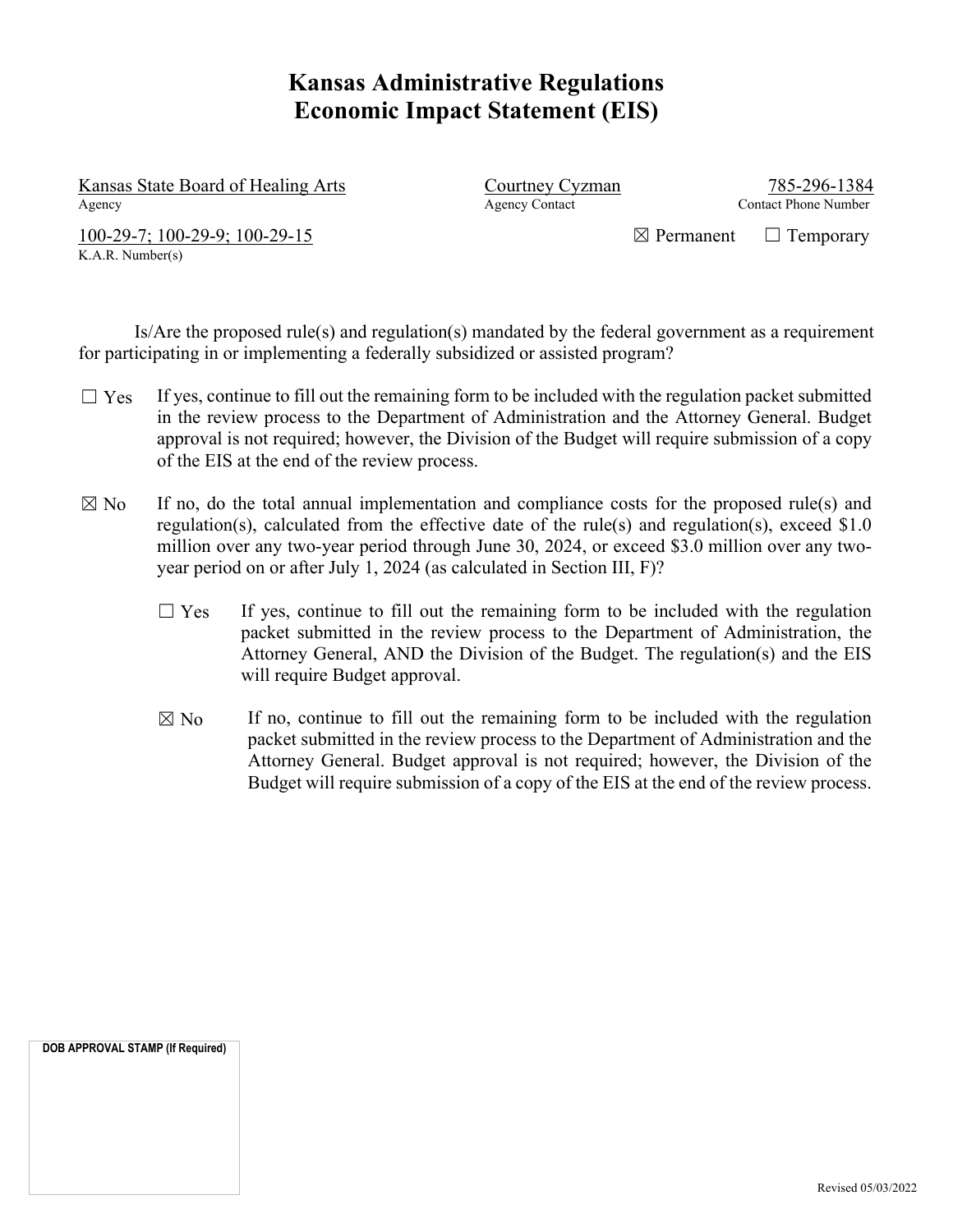### **Section I**

Brief description of the proposed rule(s) and regulation(s).

The purpose of these proposed amended regulations is to incorporate language to reflect passage and implementation of the Kansas Physical Therapy Licensure Compact. Additionally, there is a revision in K.A.R. 100-29-9 that removes the limitation on the number of contact hours that may be pursued through correspondence, audio, video, or internet courses for continuing education.

#### **Section II**

Statement by the agency if the rule(s) and regulation(s) exceed the requirements of applicable federal law, and a statement if the approach chosen to address the policy issue(s) is different from that utilized by agencies of contiguous states or the federal government. *(If the approach is different or exceeds federal law, then include a statement of why the proposed Kansas rule and regulation is different.)*

The proposed amended regulations are not mandated by federal law and the approach chosen to address the policy issues is not different from that utilized by agencies of contiguous states or the federal government.

#### **Section III**

Agency analysis specifically addressing the following:

A. The extent to which the rule(s) and regulation(s) will enhance or restrict business activities and growth;

In the lay opinion of agency staff, the proposed amended regulations enhance business activities because they will increase the number of providers able to provide physical therapy services in Kansas.

B. The economic effect, including a detailed quantification of implementation and compliance costs, on the specific businesses, sectors, public utility ratepayers, individuals, and local governments that would be affected by the proposed rule(s) and regulation(s) and on the state economy as a whole;

Although the agency does not employ an economist, the lay opinion of agency staff is that the economic effect on the affected businesses and business sector would be positive as the proposed amended regulations will increase public access to physical therapy services. The agency does not anticipate any implementation or compliance costs associated with these changes.

C. Businesses that would be directly affected by the proposed rule(s) and regulation(s);

Businesses that employ physical therapists and physical therapist assistants would be directly affected. Businesses that employ people in general will be indirectly affected as the public will have greater access to physical therapy services.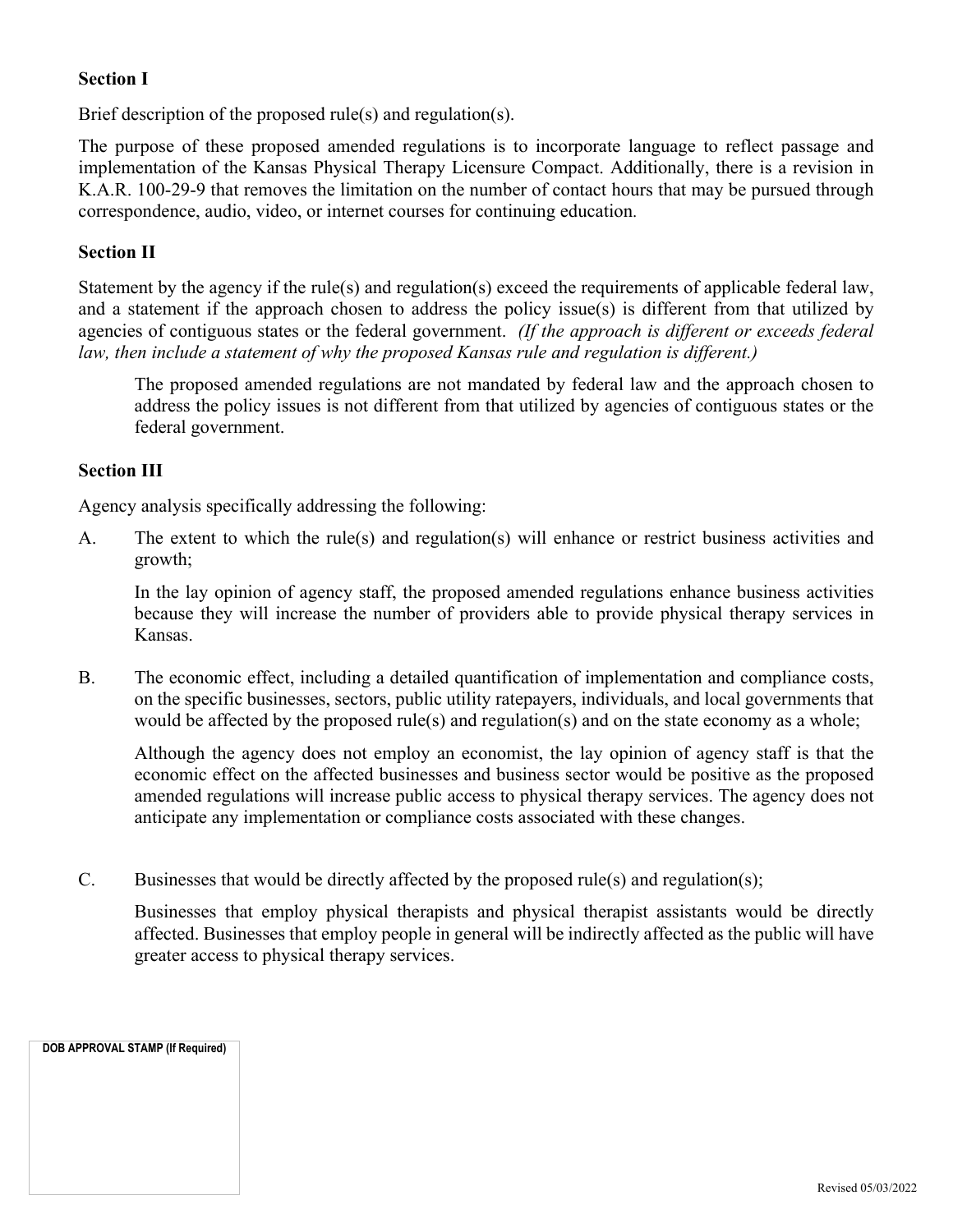D. Benefits of the proposed rule(s) and regulation(s) compared to the costs;

The main benefit will be increased public access to physical therapy services. Additionally, the removal of the 10-hour limitation will reflect the reality that licensees are completing more continuing education via non-traditional mediums such as audio, video, and internet. No net implementation and compliance costs are contemplated other than routine agency resources used in the regulation promulgation process and development of the application.

E. Measures taken by the agency to minimize the cost and impact of the proposed rule(s) and regulation(s) on business and economic development within the State of Kansas, local government, and individuals;

The proposed amended regulations are measures taken by the agency to minimize the cost and impact of the regulations on business and economic development by only enumerating requirements that are necessary, while maintaining a high standard of public protection.

F. An estimate of the total annual implementation and compliance costs that are reasonably expected to be incurred by or passed along to businesses, local governments, or members of the public. *Note: Do not account for any actual or estimated cost savings that may be realized.*

Costs to Affected Businesses – \$0

Costs to Local Governmental Units – \$0

Costs to Members of the Public  $-$  \$0

**Total Annual Costs – \$0**  (sum of above amounts)

Give a detailed statement of the data and methodology used in estimating the above cost estimate.

Lay rationale as described herein.

 $\Box$  Yes  $\Box$  No ☒ Not Applicable If the total implementation and compliance costs exceed \$1.0 million over any twoyear period through June 30, 2024, or exceed \$3.0 million over any two-year period on or after July 1, 2024, and prior to the submission or resubmission of the proposed rule(s) and regulation(s), did the agency hold a public hearing to find that the estimated costs have been accurately determined and are necessary for achieving legislative intent? If applicable, document when the public hearing was held, those in attendance, and any pertinent information from the hearing.

If applicable, click here to enter public hearing information.

Provide an estimate to any changes in aggregate state revenues and expenditures for the implementation of the proposed rule(s) and regulation(s), for both the current fiscal year and next fiscal year.

\$0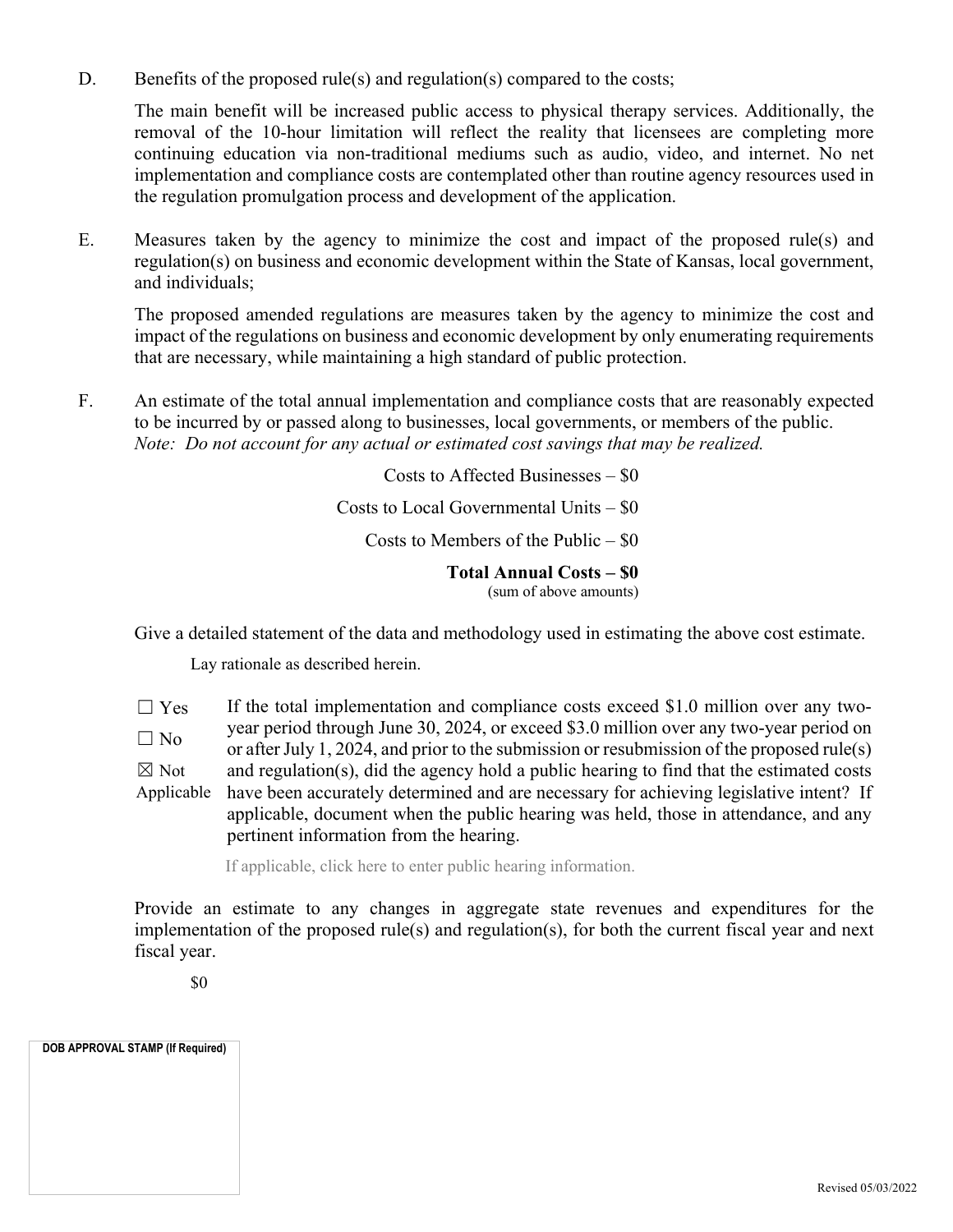Provide an estimate of any immediate or long-range economic impact of the proposed rule(s) and regulation(s) on any individual(s), small employers, and the general public. If no dollar estimate can be given for any individual(s), small employers, and the general public, give specific reasons why no estimate is possible.

No dollar estimate can be given for any immediate or long-range economic impact as there is no easily discernible way to measure how much additional business activity will be generated due to increased access by the public to physical therapy services.

G. If the proposed rule(s) and regulation(s) increases or decreases revenues of cities, counties or school districts, or imposes functions or responsibilities on cities, counties or school districts that will increase expenditures or fiscal liability, describe how the state agency consulted with the League of Kansas Municipalities, Kansas Association of Counties, and/or the Kansas Association of School Boards.

> The agency does not believe the proposed amended regulations will meaningfully impact the revenue of cities, counties, or school districts, except to the extent that additional business activity is generated due to increased access by the public to physical therapy services.

H. Describe how the agency consulted and solicited information from businesses, associations, local governments, state agencies, or institutions and members of the public that may be affected by the proposed rule(s) and regulation(s).

These proposed amended regulations were first discussed in an open Board meeting of which members of the public, business, and stakeholders could attend. The agency has had extensive discussions with members of the Physical Therapy Advisory council, which is made up of 5 members; including 3 members who are licensed physical therapists, a licensed physician, and a member of the Board of Healing Arts. Additionally, the APTA Kansas, a chapter of the American Physical Therapy Association, has been in continual discussion and worked with the agency on the language. Further it should be noted that the Board of Healing Arts is comprised of medical practitioners, business owners, and members of the public. The Board of Healing Arts intends to comply with all public hearing requirements involved in the regulation promulgation process.

## **Section IV**

Does the Economic Impact Statement involve any environmental rule(s) and regulation(s)?

- $\Box$  Yes If yes, complete the remainder of Section IV.
- $\boxtimes$  No If no, skip the remainder of Section IV.
- A. Describe the capital and annual costs of compliance with the proposed rule(s) and regulation(s), and the persons who would bear the costs.

Click here to enter agency response.